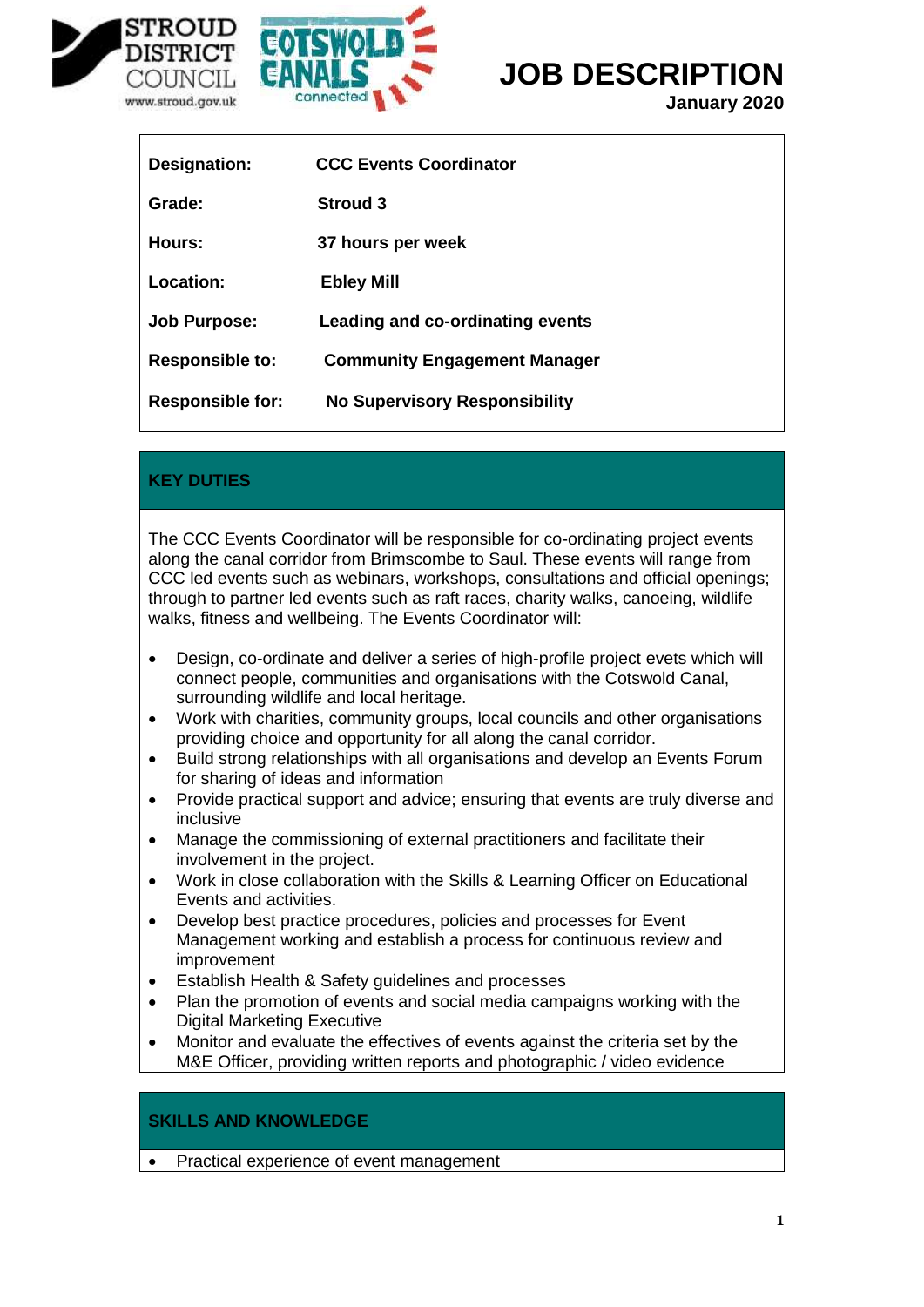



# **JOB DESCRIPTION**

**January 2020**

- Experience of community engagement, inclusive approaches to working with communities and designing events which allow for maximum inclusion and diverse participation
- Competing in managing budgets and basic accounts using excel
- Excellent presentation and communication skills, including the use of social media.
- Good interpersonal skills including diplomacy, listening & problem-solving skills.
- Good IT skills including the use of word processing and spreadsheets.
- High standards of reporting and presentation skills.
- Ability to work well under pressure with a methodical and structured appraoch
- Ability to understand and implement organisational policies.

#### **COMPLEXITY AND CREATIVITY**

- Creativity and innovation is essential to this role in order to deal with conflicting priorities and organise a wide range of activities in a timely manner as well as being able to answer queries as they arise.
- Requires strong analytical skills and the ability to present complex data in a clear way

#### **JUDGEMENT AND DECISIONS**

Must be able to represent different organisations in a fair and consistent way

### **CONTACTS**

- CCC Project Director and Executive Team
- CCC Community Engagement Team
- Charities and community organisations across the Stroud Valleys

## **RESOURCES**

Little or no responsibility for physical or financial resources

### **TRAVEL DESIGNATION**

HMRC rates will apply

#### **GENERAL**

 To work with communities sometimes outside normal office hours, including weekends